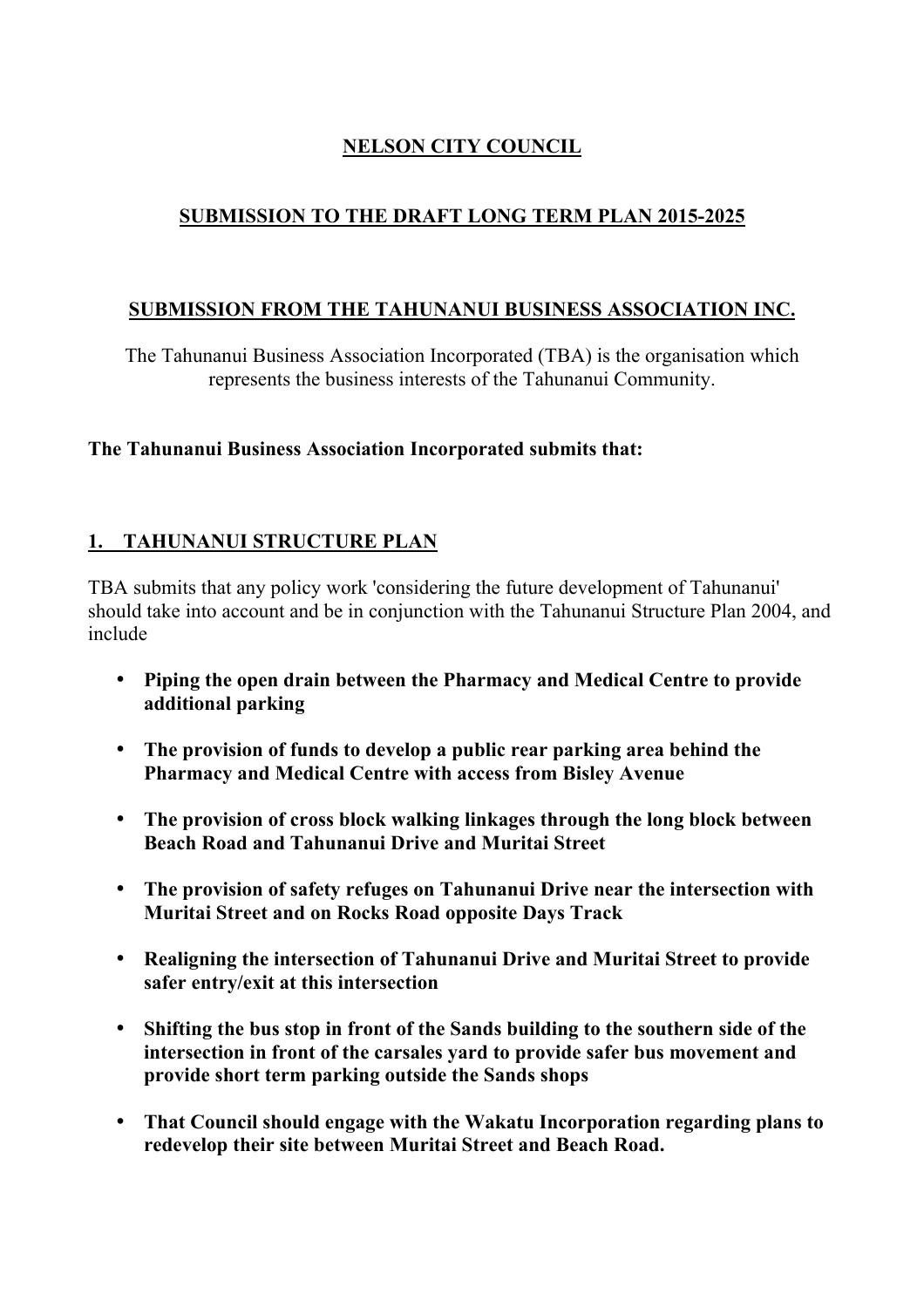## **2. TAHUNANUI BEACH RESERVE**

TBA submits that Nelson City Council reviews the priorities established and adopted in 2004 in the Tahunanui Reserve Management Plan and continue to progress the implementation of the Plan

- **That the funds allocated for the Modellers Pond in the draft plan for remedial work be used to carry out this upgrade urgently. We support the retention of this facility as a recreational amenity asset.**
- **That security in the vicinity of Natureland and the wider Beach area be improved with the installation of security cameras. Security in this area has deteriorated since removal of the Police office.**
- **That Council urgently carries out the planned research on controlling the increasing erosion of the western end of the beach in the Blind Channel area. We submit that Council should review its "managed retreat" policy and look to controlling erosion at the Airport, Golf Course and Tahuna Beach Holiday Park**
- **That the BMX club be assisted to upgrade the track to meet national standards and that any drainage issues at the track be dealt with as a part of the improvements planned at the modellers pond weir exit.**

# **3. CYCLE LINK PROPOSALS**

TBA supports moves by Council to establish a shared walk and cycle link from the waterfront to Annesbrook; however there needs to be more than one route through Tahunanui to allow for different types of user.

- **A tourism cycle link should be developed between the Waterfront and the Great Taste Trail – this could be developed through the Beach Reserve, around Tahuna Beach Holiday Park and the back beach ultimately continuing around the Golf Course and Airport. Council has on record a proposal and this track could serve a dual purpose by providing a route for the proposed irrigation water line from Bell's Island to the Golf Course and Tahunanui**
- **TBA does not support the Council staff's preferred cycle link option. We believe the link should connect with a shared path via Muritai Street, Pascoe Street, Merton Place to the planned junction development adjacent to the Mega Store complex to enable a continuous link with existing cycleways to the south and is more in line with current use by school users.**